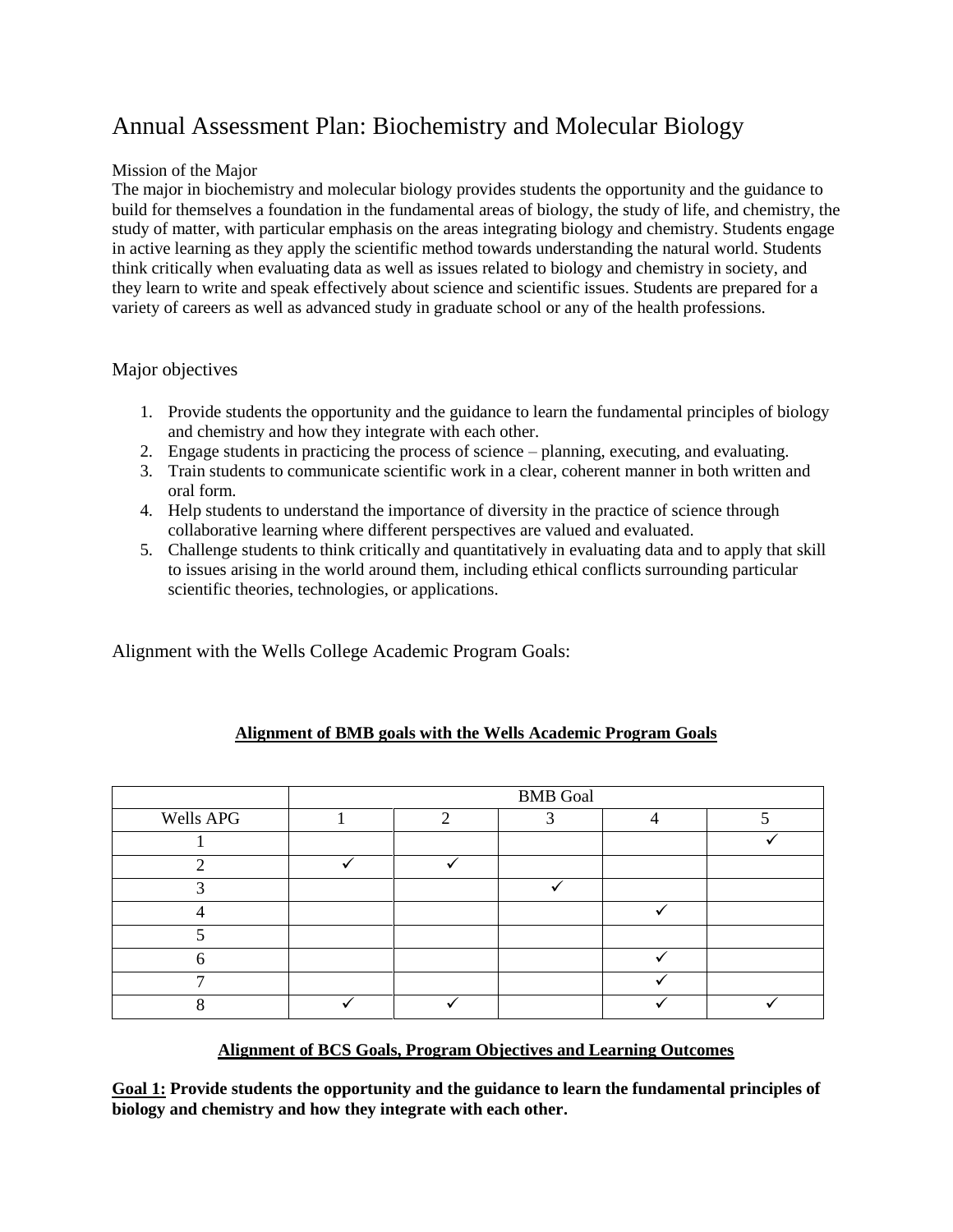**Program Objective 1**: *Knowledge***.** Students will acquire a working knowledge of basic principles and critical information in the biological and chemical sciences.

**Learning Outcome:** Students' working knowledge of basic principles is assessed through exams, projects, case studies, problem sets and laboratory reports.

#### **Goal 2: Engage students in practicing the process of science – planning, executing, and evaluating.**

**Program Objective 2**: *Critical Thinking*. Students will develop creative and critical thinking as they apply scientific reasoning toward understanding the natural world.

**Learning Outcome**: Students participate in inquiry-based lab activities, engage in case studies, analyze problem sets, and conduct directed and independent research projects, culminating in a senior thesis.

#### **Goal 3: Train students to communicate scientific work in a clear, coherent manner in both written and oral form.**

**Program Objective 3**: *Skills*. Students will be active participants in learning the skills necessary for work in the fields of biology and chemistry.

#### **Learning Outcomes**: As BCS majors students learn

- **a)** basic laboratory and field techniques, including appropriate qualitative/quantitative analysis.
- **b)** to work in collaboration with others
- **c)** to apply the scientific method to investigate the natural world
- **d)** to use, evaluate, and appropriately cite the scientific literature
- **e)** to communicate the results of scientific investigation (oral and/or written)
- **f)** to recognize that many problems require cross-disciplinary approaches

#### **Goal 4: Help students to understand the importance of diversity in the practice of science through collaborative learning where different perspectives are valued and evaluated**.

**Program Objective 4:** *Interconnectedness and Diversity*. Students will learn to recognize and appreciate the diversity of the natural world and the interconnectedness of disciplinary approaches towards studying it.

**Learning Outcome:** Students work in groups, allowing them to appreciate the importance of different perspectives and ideas to solving scientific problems.

**Goal 5: Challenge students to think critically in evaluating data and to apply that skill to issues arising in the world around them, including ethical conflicts surrounding particular scientific theories, technologies, or applications.**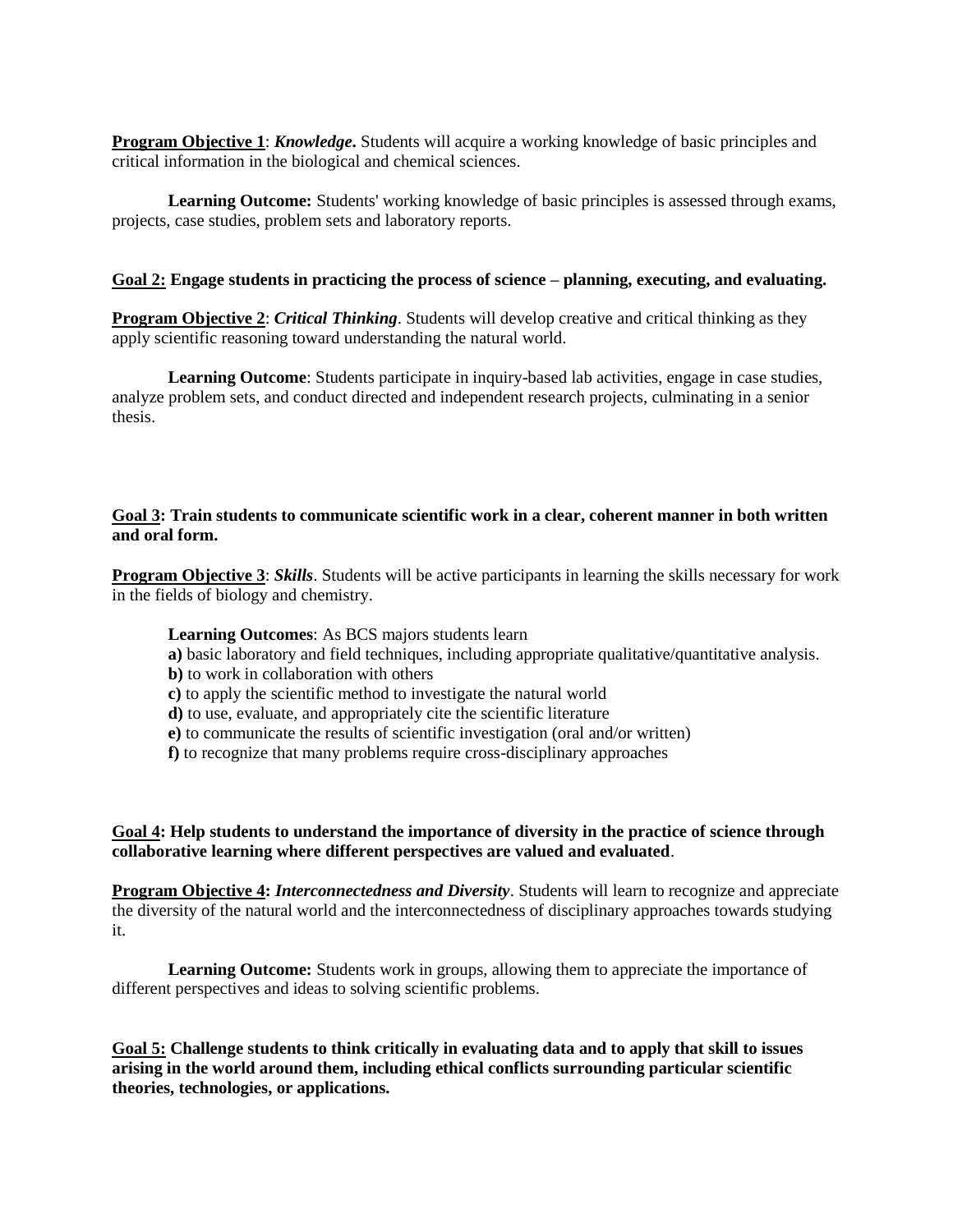**Program Objective 5:** *Social relevance*. Students will develop an understanding of issues related to biology and chemistry in society.

**Learning Outcome:** Students consider the applications of science in society through case studies and real world scenarios that explore different social, political and ethical viewpoints.

#### **Means of Assessment of Outcomes**

Student artifacts will be continually collected throughout the academic year by the faculty member teaching the targeted courses. Each faculty member will evaluate if the students learned what was expected, based on each assignment. Percentages of how well the student answered/completed the activity will be calculated, and students will be considered proficient if 70% of the students demonstrated a passing grade on the assessed activity. This proficiency simply allows the faculty to assess student learning based on the completed activity, and is not tied to the final grade in the course, which may contain other determinates such as attendance and participation in class.

#### **How Assessment Data will be utilized**

#### **Specific Course Objectives and Assessment Measures for Required Courses**

The alignments with the overall BMB program objectives will be a focus of work during the 2015-2016 school year.

#### **Biol 114L: Anatomy and Physiology**

Students will be able to use examples to explain:

- the organization of body systems from atoms to individuals, and how the concept of emergent properties is relevant to all life processes.
- that both unity and diversity characterize cells and cellular communities within organisms.
- that feedback loops maintain homeostasis.
- constraints on body systems imposed by the rules of physics and chemistry.
- how the anatomy of the musculoskeletal system is designed for locomotion.
- that individual cells and the extracellular matrix they elaborate determine structure and function at tissue and organ levels.
- that molecular traffic across the selective barrier of the cell membrane is controlled via passive and active mechanisms.
- how metabolism relates to the exchange of energy and matter with the environment, and obeys the basic laws of thermodynamics.
- that organisms, as well as cells, perceive and respond to their environment using signal transduction, intercellular communication, and information processing.
- reproductive biology and the life cycle.

In addition, students completing this course will appreciate the importance of critical thinking,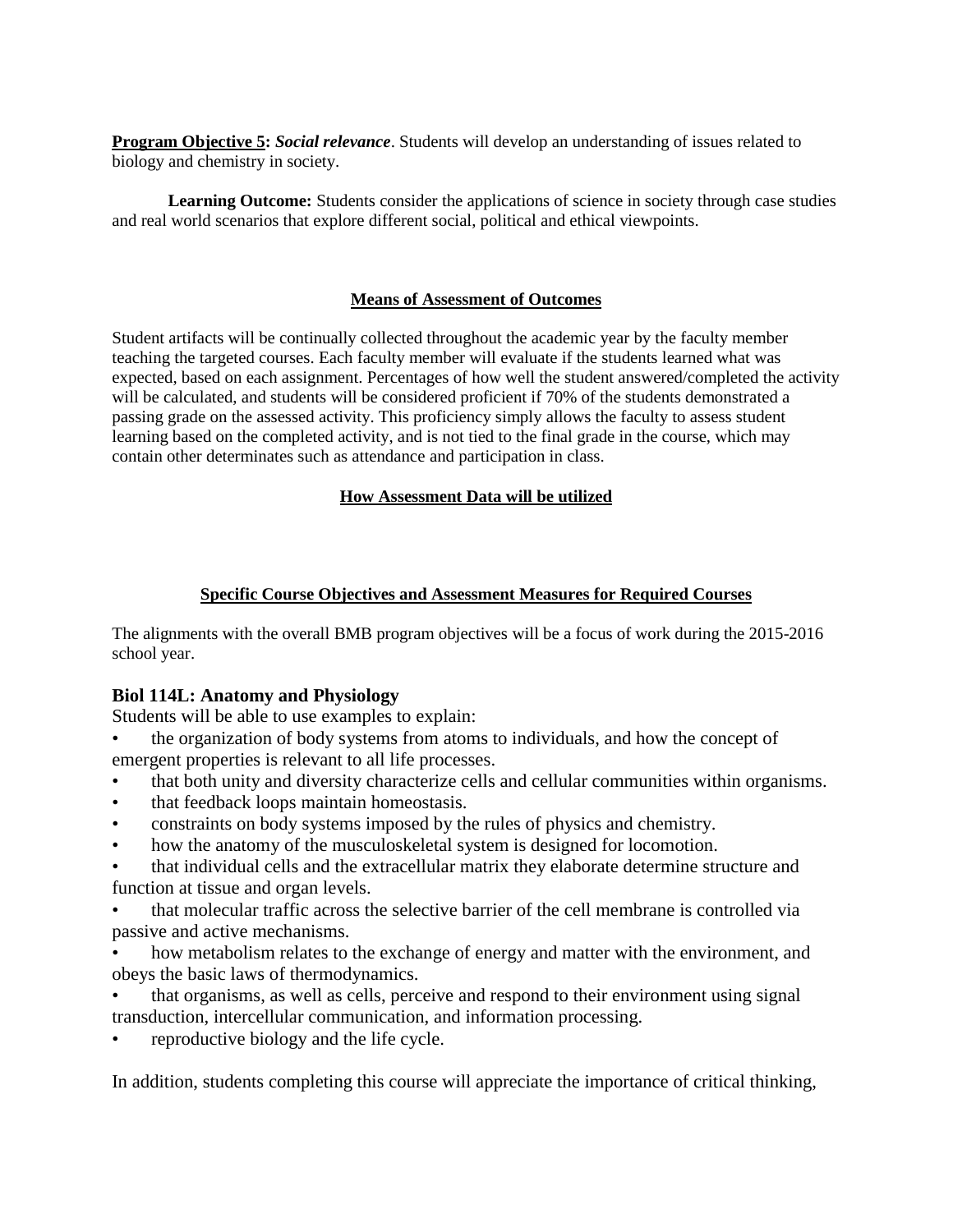they will gain experience in hands-on methods of inquiry, and they will cultivate a robust curiosity for the study of anatomy and physiology.

## **Biol 130L: Biology of Organisms**

- 1. Understand science as a process and how it applies to the study of biology.
- 2. Understand the importance of evolution to explain the diversity of organisms.
- 3. Understand the basics of phylogeny and its importance in understanding relationships among organisms.
- 4. Understand taxonomic relationships among organisms (Bacteria, Archaea, "Protists", Plants, Fungi, and Animals), as well as the development of anatomical and physiological structures and their functions.
- 5. Understand the interconnections among sub-disciplines within biology, including evolution, anatomy, physiology, botany, zoology, ecology, and conservation biology.

# **Biol 226L: Genetics**

#### **CHEM 107L - General Chemistry**

1. Think about/understand nature at the atomic and molecular level. (1,2,3a,3b,3c,3f)

See, for example, answer key to Exam #1 (28 September, 2006), questions 3 & 6 See, for example, answer key to Final Exam (December 11, 2006), questions 3, 4  $&7$ 

- 2. Understand and use the mathematics of chemistry. (1,2,3a,3b,3c,3f)
	- See, for example, answer key to Exam #1 (28 September, 2006), questions 1, 2, 4 & 5
	- See, for example, answer key to Final Exam (December 11, 2006), questions 1, 5 & 6

3. Understand the role of energy (heat and electromagnetic radiation) in determining the properties of atoms and molecules. (1,2,3a,3b,3c,3f)

See, for example, answer key to Final Exam (December 11, 2006), questions 1, 2 &7

4. Effectively perform laboratory experiments and then clearly communicate the goals and results of these experiments to an outside audience. (1,2,3a-f,5)

See, for example, "Writing for General Chemistry Laboratories"; handout shows what is expected of students.

See, for example, "Slake, Smelt & Slake, Ltd."; example of letter from client, plus lab instructions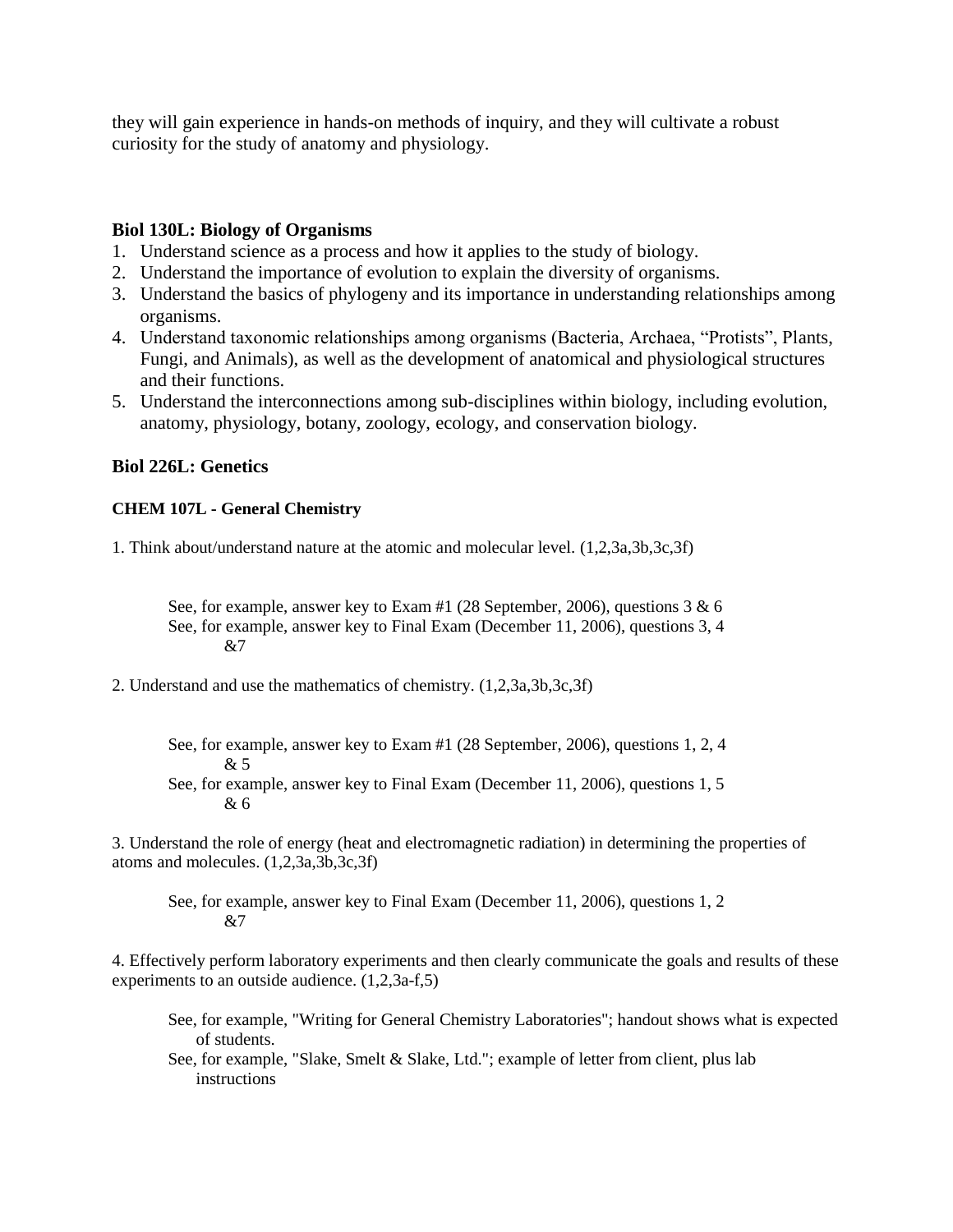See, for example, "GenChemCo Industries" letters; first letter shows a well-written student letter with my comments; second letter is example of a less-well-written student letter (no comments are given on this one as this letter is used during peer-editing exercise).

## **CHEM 108L - Chemical Analysis**

- 1. Continue to work on the goals from Chem 107L (1,2, 3a-f,5)
- 2. Understand the dynamic and predictive properties of chemistry. (1,2,3a,3b,3c,3f)

See, for example, Chem 108L Exam #1 (8 March 2007), questions 1, 2, 3, 4 & 5

#### **CHEM 213L - Organic Chemistry I**

Chemistry 213L is the first semester of a two-semester lecture and laboratory class. The lecture portion of the class teaches students the fundamental concepts in organic chemistry. In the laboratory section students practice important techniques used in the organic chemistry lab. A pre-requisite for the course is general chemistry (Chem108L), and students in the class are typically in their sophomore year. This is a core class in the BCS major and is taken by students in all three major concentrations.

- *1. Recognize how the structure of carbon based molecules can aid in predicting reactivity, including acid/base and nucleophile/electrophile chemistry.(1,3b,3c)*
	- These are assessed on the in-class exams and quizzes. I have given a specific example from one of the exams. Questions 5 and 6 test the students' knowledge of acids/bases as well as nucleophiles.
	- Relevant artifacts:
		- o Chem213L final exam Questions 5 and 6
		- o Chem213L in-class exam #3 Questions 8, 9, and 10
- *2. Evaluate how organic chemistry plays a role in our lives and how it is all around us. (1,2,3c,3f,4,5)*
	- I typically use case-studies and in-class exercises that the students work on in groups. The exercises are not typically collected, but the worksheets the students are given illustrate how this objective is met.
	- Relevant artifacts:
		- o Rubbers and Raincoats in-class exercise\*
		- o A Case-study: Thalidomide: The pros and cons\*
- *3. Become familiar with the techniques used by an organic chemist in the lab and learn how to keep a good lab notebook. (1,2,3a,3d,3f)*
	- Keeping a good lab notebook is essential for scientists and the students' ability to write in one is assessed by grading them. Each laboratory exercise teaches the students a new technique in organic chemistry.
	- Relevant artifacts:
		- o Chem213L Lab Notebook sheet and grading rubric
		- o Week 1 Introduction to Techniques in the Organic Chemistry Lab (technique: melting point) and example lab notebook
		- o Week 2 Fractional Distillation (technique: distillation) and example lab notebook\*
		- o Week 3 Extraction and Crystallization of Benzoic Acid and Triphenylmethane (techniques: extraction, crystallization) and example lab notebook\*
		- o Week 4 and 5 Extraction of Caffeine from Tea (techniques: extraction, sublimation, thin layer chromatography) and example lab notebook\*
- *4. Identify trends in mechanisms and reactivity to reduce the amount of memorization needed (1,2,3b).*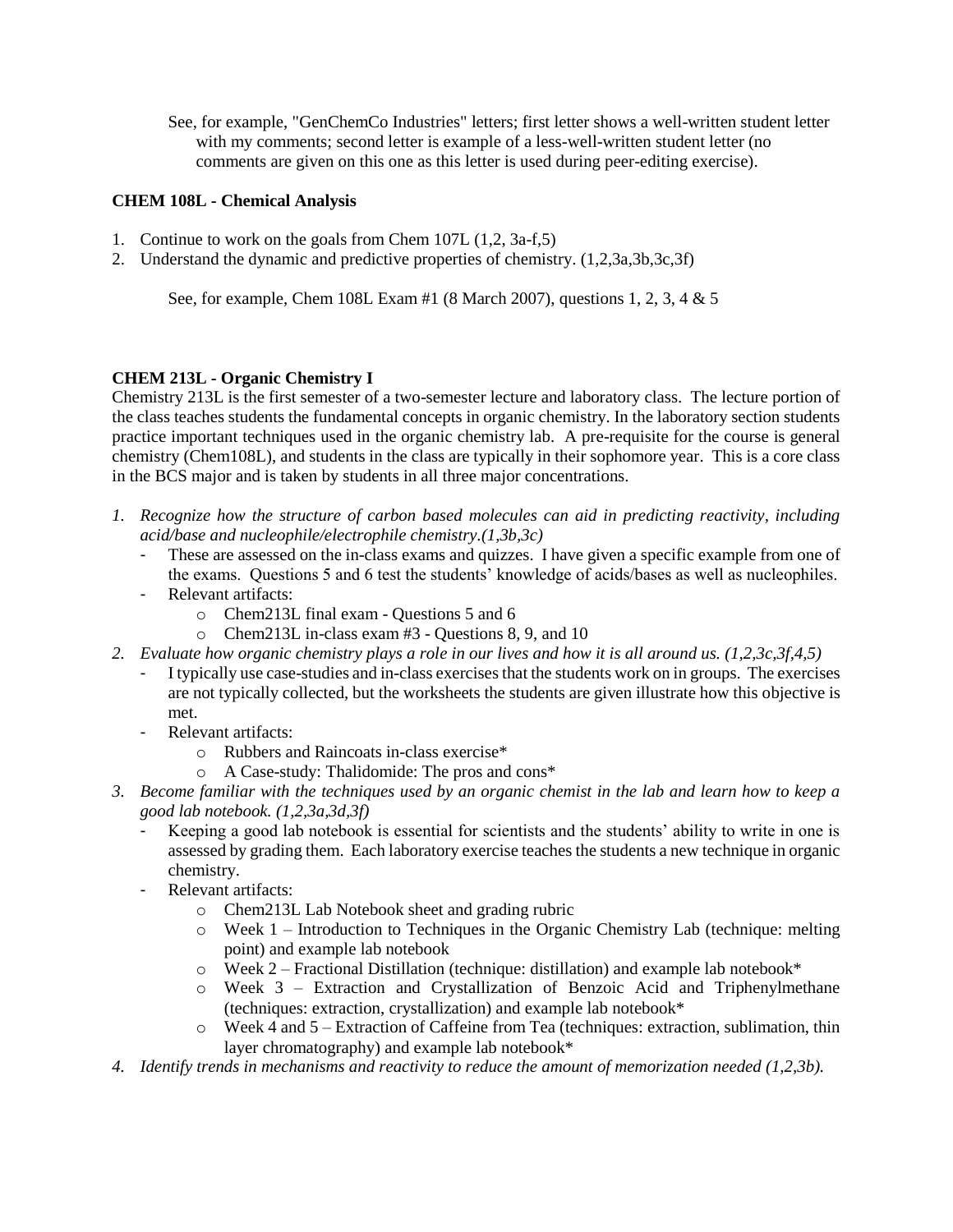- There are a number of reactions that must be learned in organic chemistry. To aid the students in recognizing trends, they must complete a reaction notebook. This exercise highlights important trends in reactivity as well as reaction mechanisms.
- Relevant artifacts:
	- o List of topics/information needed in your notebook
	- o Chem213L Student Reaction Notebook
- *5. Work together to solve a problem that has not been previously encountered and present the information to the class. (3a,3b,3c,3e)*
	- In their final lab project, students are given a new reaction that they have not previously seen in lab. They are to use the skills developed previously in lab as well as the knowledge gained in class to work through the problem. The information must be presented to the class.
	- Relevant artifacts included:
		- o Chem213L Final Lab Project handout
		- o Chem213L student grading rubric and presentation
		- o Chem213L Acid catalyzed hydration of 1-hexene and student presentation
		- o Chem213L Oxymercuration/reduction of 1-hexene and student lab notebook
		- o Chem213L Free Radical Polymerization Reactions and student lab notebook
- *6. Work through a series of organic transformations in the lab and in class (a multi-step reaction sequence). (1,2,3a,3c,3d)*
	- These are assessed both in the lab and in-class on the exams, quizzes and in-class exercises.
	- Relevant artifacts:
		- $\circ$  Chem213L in-class exercises\*
		- o Chem213L Synthesis of Aspirin from Oil of Wintergreen\*
- *7. Apply knowledge of reactions learned in class to laboratory exercises. (1, 3a-c)*
	- This is actually done in a number of the labs, but I will give a specific example.
	- Relevant artifacts:
		- o Chem213L Acid catalyzed hydration of 1-hexene and student lab notebook

# **CHEM 214L - Organic Chemistry II**

Chemistry 214L is the second semester of a two-semester lecture and laboratory class. The lecture portion of the class teaches students the fundamental concepts in organic chemistry. In the laboratory section students practice important techniques used in the organic chemistry lab and learn how to search the primary scientific literature. A pre-requisite for the course is the first semester of organic chemistry (Chem213L), and students in the class are typically in their sophomore year. This is a core class in the BCS major and is taken by students in all three major concentrations.

- *1. Recognize how the structure of carbon based molecules can aid in predicting reactivity, including acid/base and nucleophile/electrophile chemistry.(1,3b,3c)*
	- These are assessed on the in-class exams and quizzes. I have given a specific example from one of the exams.
	- Relevant artifacts:
		- o Chem214L Final exam question 1
- *2. Evaluate how organic chemistry plays a role in our lives and how it is all around us. (1,2,3c,3f,4,5)*
	- Here I show how handouts are used to relate information to students as well as how exams and labs are used to test the ability of the students' ability to work through problems relevant to their lives. - Relevant artifacts:
		- o Chem214L Final exam Question 6
			- o Chem214L Multi-step synthesis of N-methyl prozac and student lab notebook\*
			- o Chem214L Useful chemistry… making soap and student lab notebook\*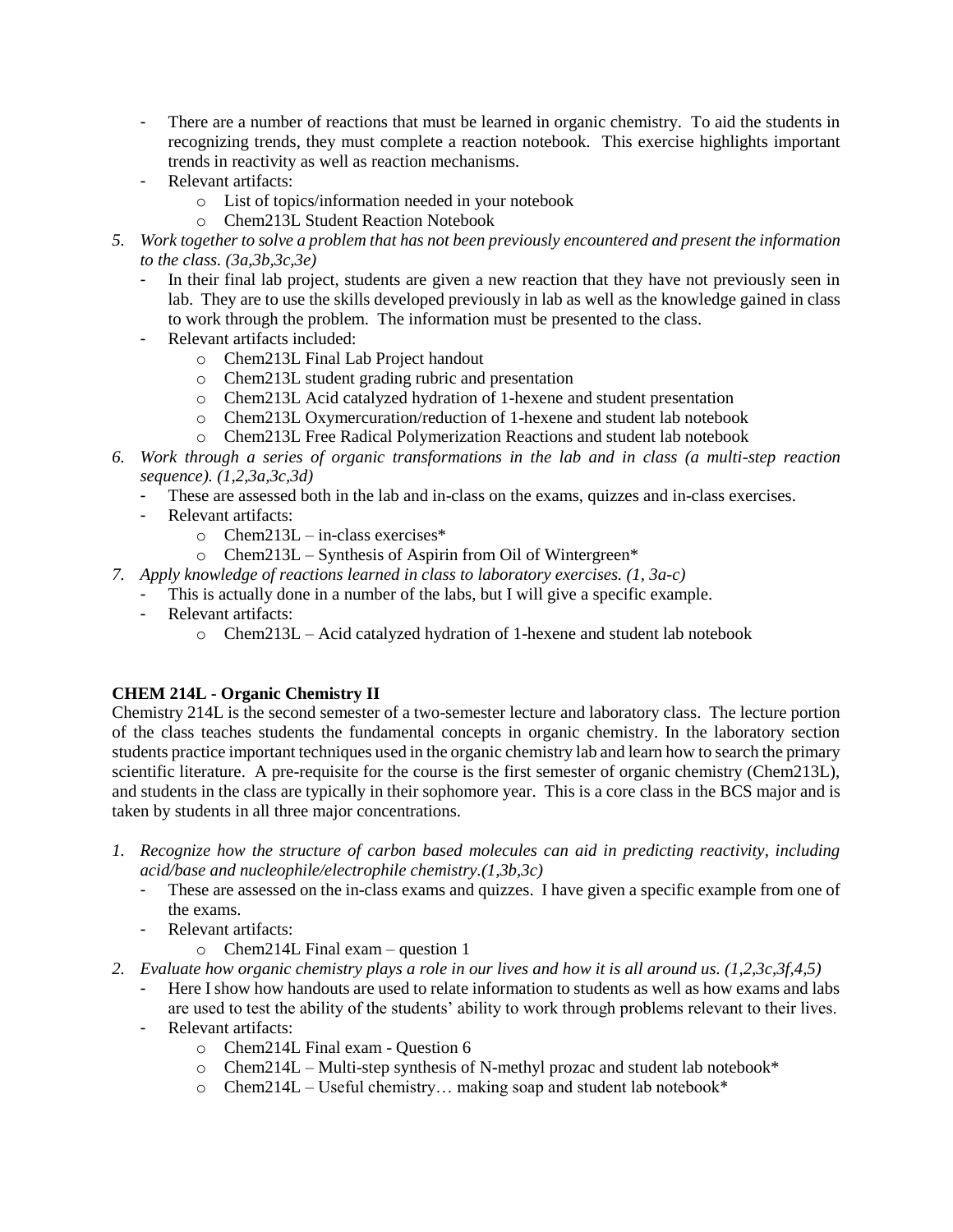- *3. Become familiar with the techniques used by an organic chemist in the lab and learn how to keep a good lab notebook. (1,2,3a,3d,3f)*
	- In order to illustrate some of the important spectrophotometric techniques used in organic chemistry, I have the supplement my lecture with in-class exercises that are completed as the lecture progresses.
	- Relevant artifacts:
		- $\circ$  Chem214L <sup>1</sup>H-NMR worksheets\*
- *4. Identify trends in mechanisms and reactivity to reduce the amount of memorization needed (1,2,3b).*
	- There are a number of reactions that must be learned in organic chemistry. To aid the students in recognizing trends, they must complete a reaction notebook. This exercise highlights important trends in reactivity as well as reaction mechanisms.
	- Relevant artifacts:
		- o Chem214L Student Reaction Notebook
- *5. Work together to solve a problem that has not been previously encountered and present the information to the class. (3a,3b,3c,3e)*
	- In their final lab project, students are given a new reaction that they have not previously seen in lab. They are to use the skills developed previously in lab as well as the knowledge gained in class to work through the problem. The information must be presented to the class. They must also identify a viable alternative synthesis to the one they will be carrying out using the primary scientific literature.
	- Relevant artifacts included:
		- o Chem214L Final Project Presentation handout and grading rubric
		- o Chem214L Student rubric and presentation (3-Step Preparation of Polystyrene from Ethylbenzene)
- *6. Work through a series of organic transformations in the lab and in class (a multi-step reaction sequence). (1,2,3a,3c,3d)*
	- These are assessed both in the lab and in-class on the exams, quizzes and in-class exercises.
	- Relevant artifacts:
		- o Chem214L Final exam Question 4
		- o 2-Step Semi-microscale Preparation of a Cinnamate Ester Analog instruction sheet and student lab notebook
- *7. Apply knowledge of reactions learned in class to laboratory exercises. (1, 3a-c)*
	- This is actually done in a number of the labs, but I will give a specific example of how the NMR lectures and worksheets are integrated into the labs.
	- Relevant artifacts:
		- $\circ$  Addition of I<sub>2</sub> to 4-pentenoic acid with a twist! and student lab notebook\*
- *8. Identify synthetic routes to complex molecules using reactions encountered in class. (1,2)*
	- Assessing the students' ability to do this is done using exams, quizzes and in-class exercises. A few examples are given below:
		- o Exam Question 10
		- o Chapter 15 in-class exercise Diels-Alder Reactions
		- o Chapter 10 in-class exercise Retrosynthesis
		- o Electrophilic Aromatic Substitution in-class exercise
- *9. Choose a problem to study in the lab and design methods using the primary scientific literature to solve the problem utilizing the scientific method. (1,2,3a-f)*
	- The students are first given a worksheet describing how to examine the scientific literature. Their ability to search and use the primary literature is done through the writing of a proposal, where they must use and properly cite references.
	- Relevant artifacts:
		- o Chem214L library worksheet
		- o Chem214L final project overview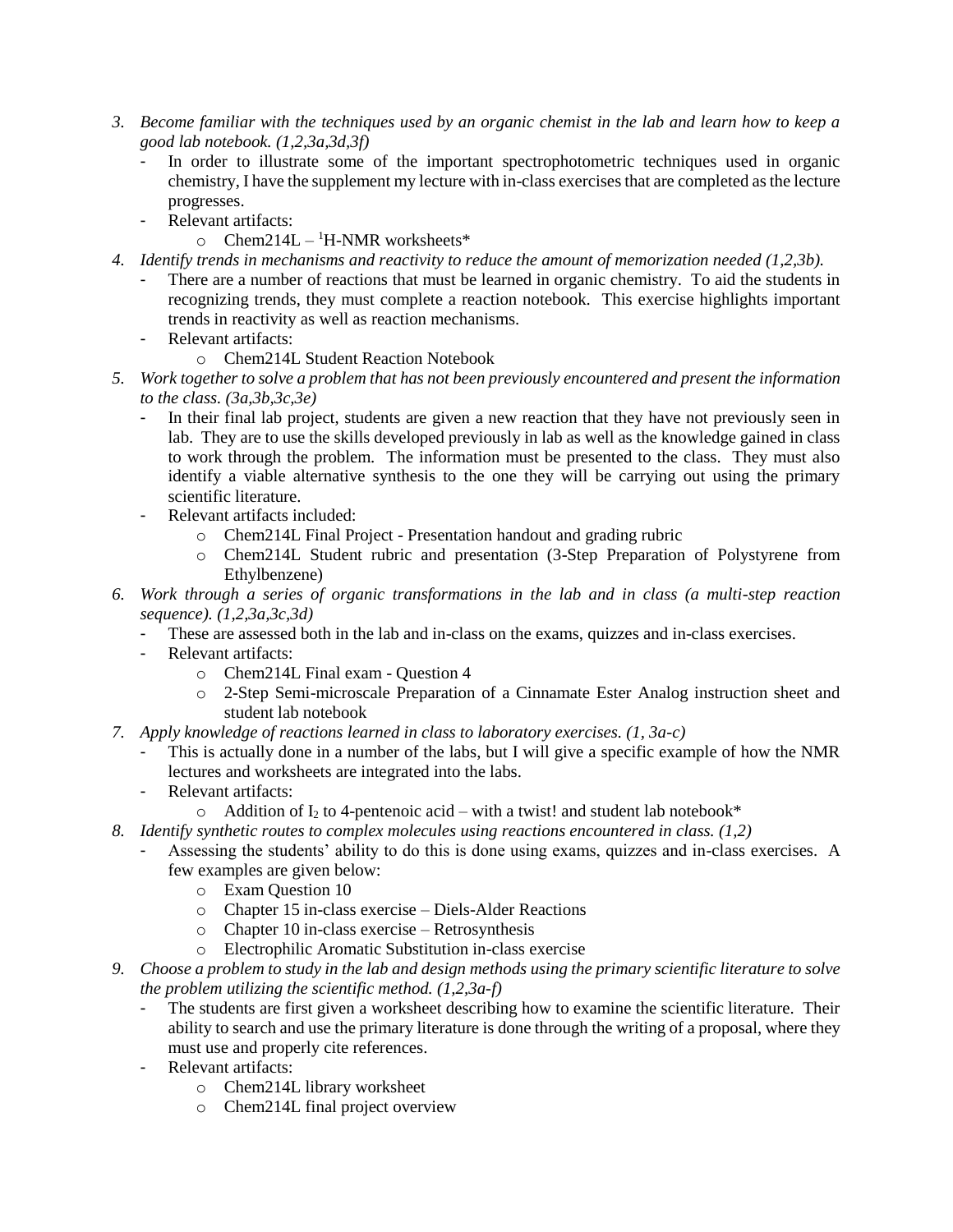- o Chem214L final project synthetic proposal
- $\circ$  Chem214L example of a final project (grading rubric and proposal) Preparation of Polystyrene from Ethylbenzene

## **Genetics Biol226L Course Learning Objectives:**

- For each student to master the basic rules of inheritance in cells, individuals, and populations;
- For each student to understand the basic molecular mechanisms by which genes are expressed and controlled in an organism;
- For each student to understand the basics of genetic engineering, genomics, and biotechnology and the related ethical issues in society;
- For all students to become competent and confident in their genetic problem-solving skills;
- For each student to gain competence and confidence in performing laboratory manipulations and in using laboratory equipment.
- For each student to gain skills in reading, analyzing, and understanding the primary scientific literature

# **Cellular Biology Biol309L Course Learning Objectives:**

Students will be able to:

- Describe the various organelles and structures inside the cell.
- Understand the process of vesicular trafficking, endocytosis, and exocytosis
- Understand the molecular structure and cellular roles of the cytoskeleton
- Understand the regulation of the cell cycle and programmed cell death
- Understand the basics of cell signaling and how cells respond to and alter their environment.
- Understand the cellular basis and molecular mechanisms of several human diseases
- Be able to read, comprehend, and present primary literature papers in cell biology.

## **Microbiology Biol310L Course Learning Objectives:**

- Students should be knowledgeable in the areas of viral, prokaryotic, and eukaryotic microorganism growth, management and control.
- Students should be capable of describing differences in the genetic organization and susceptibility of different microorganisms to antimicrobial agents.
- Students should be able to describe the causative microbe, mode of transmission, and clinical symptoms for a variety of human microbial diseases.
- Students should have a basic understanding of our ability to fight microbial diseases through immunity.